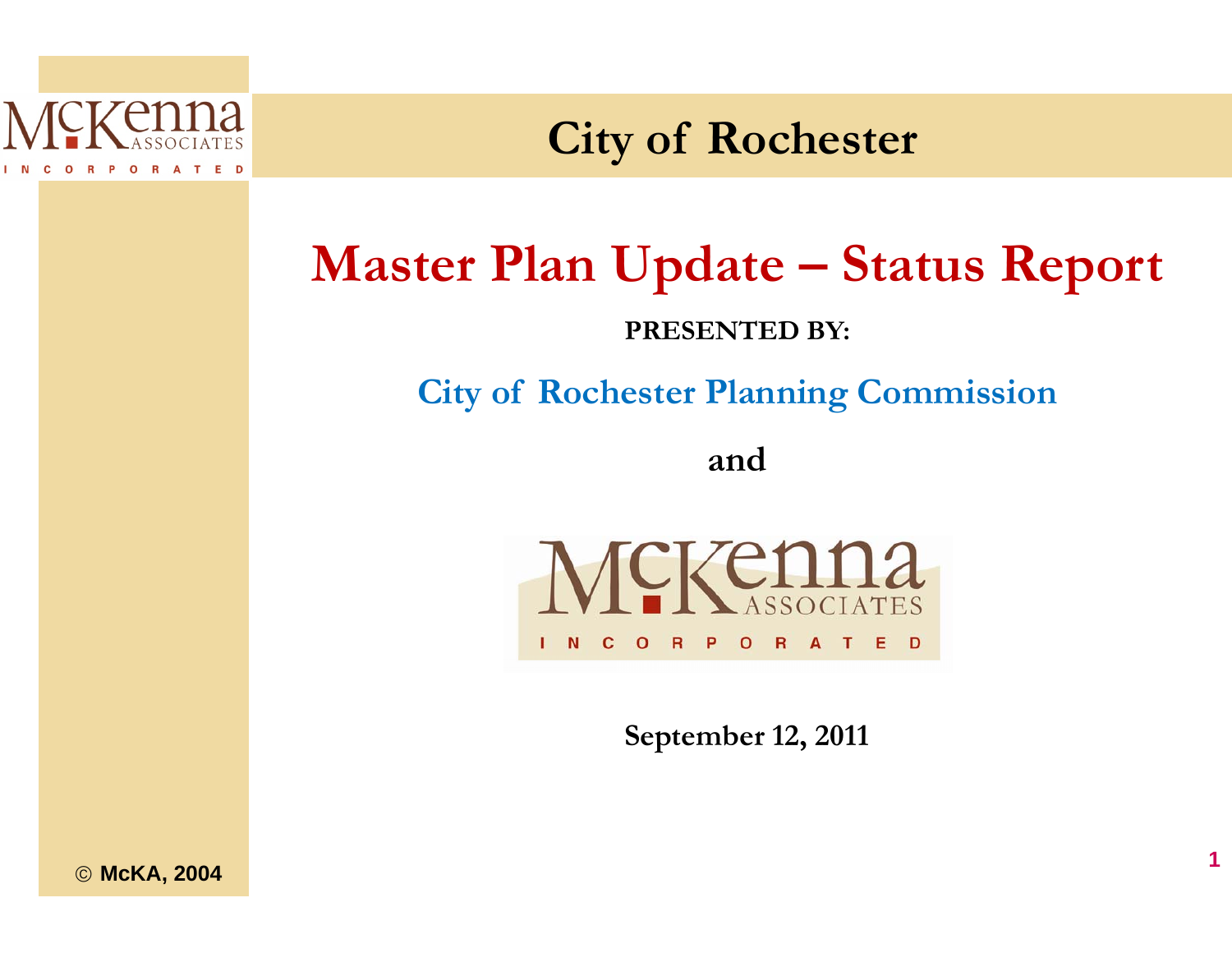



## **\*Review of existing sections of Master Plan**

- ❖ Update vision statement
- ❖ Update long term development ideas and **strategies**
- ❖ Update existing conditions and background data:
	- Land use changes
	- **Traffic counts**
	- **Community Character**
	- **Demographics**
	- **Economic trends**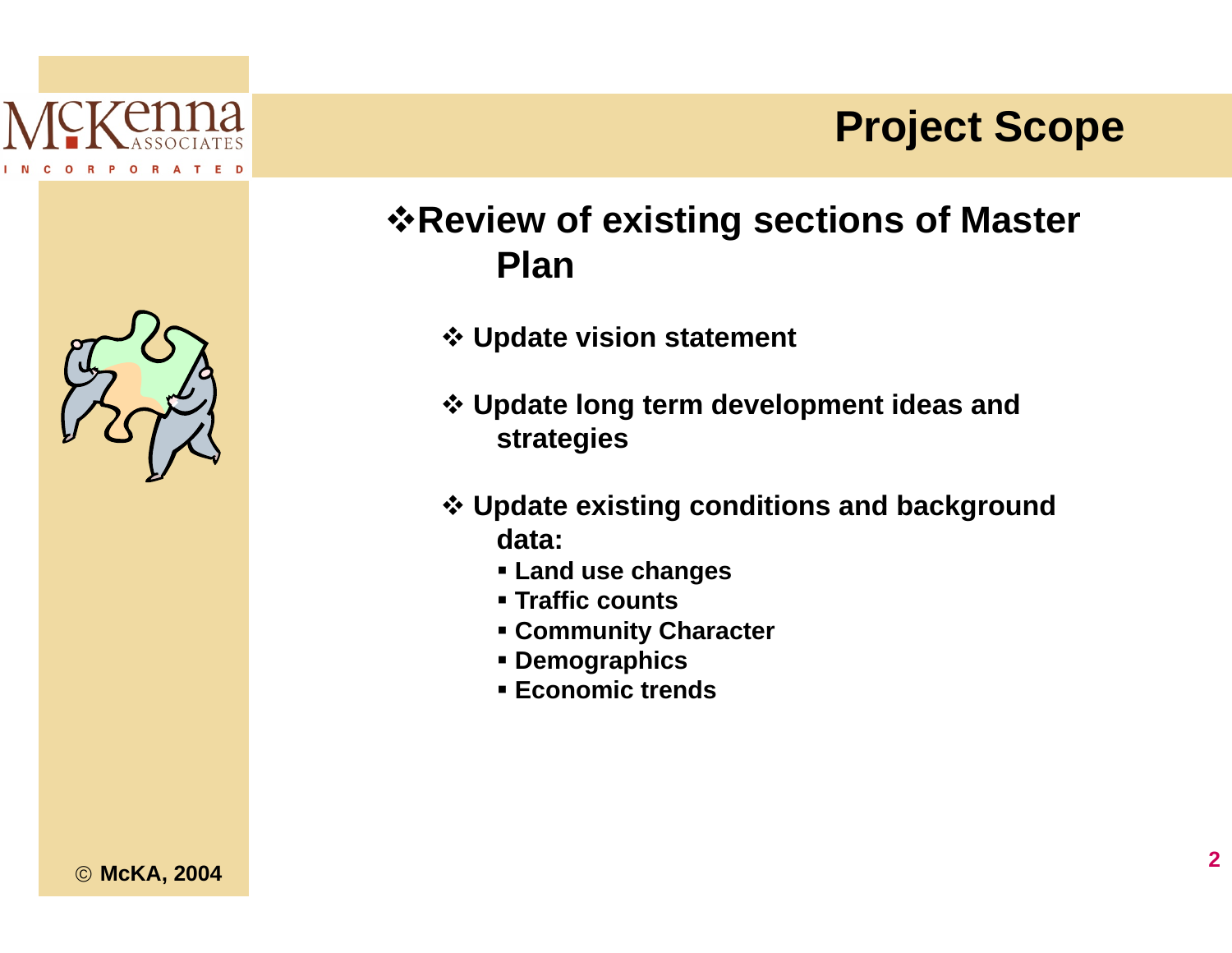

## **Project Scope**



## **☆Update Master Plan**

- ❖ Overall framework plan
- ❖ Potential Intensity Change Areas
- \* Neighborhood and Downtown Design Policies
- ❖ Parking Management Strategies
- **\*Financial feasibility assessment**
- ❖ Implementation Strategies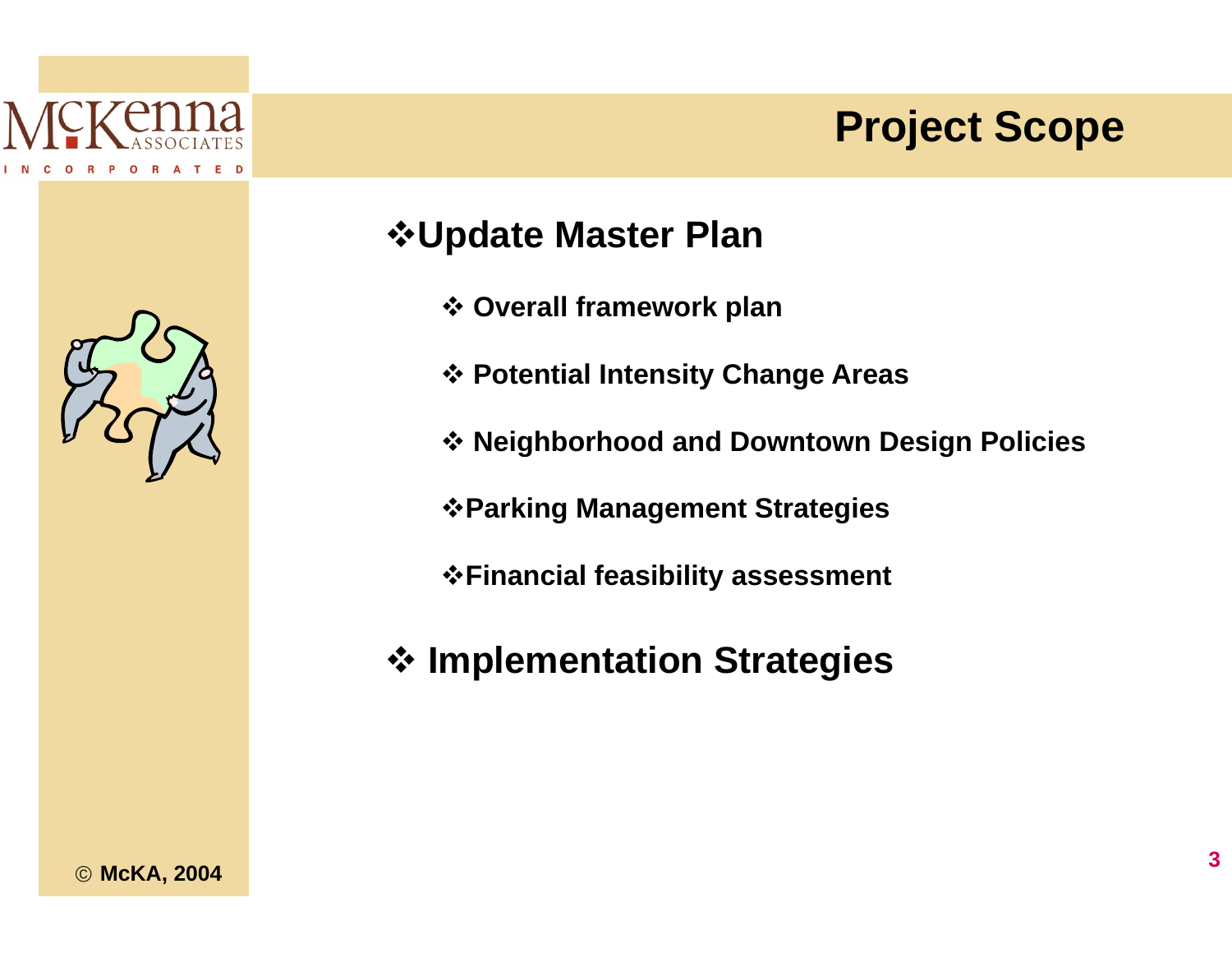

## **Project Schedule**



**Project Meeting Schedule:**

**CC City Council**

| SC | <b>Sub-Committee(s)</b>      | Meets regularly to review and produce specific elements of the plan    |
|----|------------------------------|------------------------------------------------------------------------|
| MР | <b>Master Plan Committee</b> | Meets monthly to review specific elements of the plan                  |
| PС | <b>Planning Commission</b>   | Reviews specific elements of the plan at regular monthly meetings      |
| СC | <b>City Council</b>          | Provides input, direction, and leadership at key points in the process |
| ΡI | <b>Public Input</b>          | Provides input at key points in the process                            |
|    | $0 - 1$                      | <b>Public Visioning Session and key issue identification</b>           |
|    | $0 - 2$                      | Focus group meetings:                                                  |
|    |                              | <b>Downtown</b>                                                        |
|    |                              | <b>Residential</b>                                                     |
|    |                              | <b>Parks and Recreation</b>                                            |
|    |                              | <b>Community Facilities/Infrastructure</b>                             |
|    |                              | <b>Economic Development</b>                                            |
|    | $0 - 3$                      | <b>Community Workshop/Open House</b>                                   |
|    | $0 - 4$                      | <b>Public Hearing</b>                                                  |
|    |                              |                                                                        |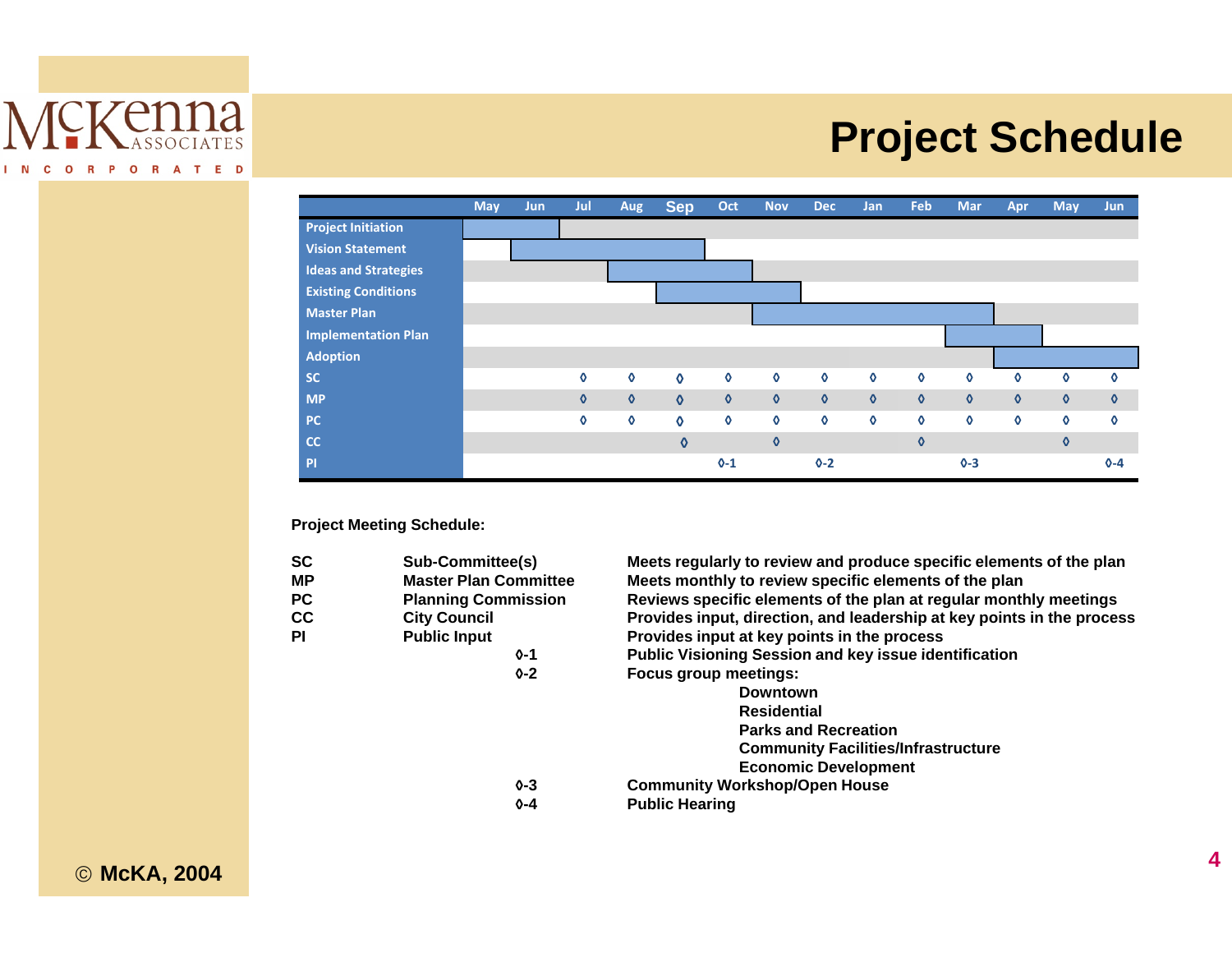

**Rochester is a destination. The city features vibrant neighborhoods and a historic, traditional downtow wn. It is stable and safe. Rochester is a modern community with str rong leadership, appealing to residents and**  businesses with progressive policies and quality local services. The city **has a commitment to its her ritage; a strong sense of community; plentiful**  natural features; a dedication to sustainability; and desirable recreation, **entertainment and cultural o opportunities. Vision Statement - draft**<br>
nester is a destination. The city features vibrant neighborhoods and a<br>
pern community with strong leadership, appealing to residents a<br>
nern community with strong leadership, appealing to resid

Rochester offers a variety of housing options, inviting diverse residents **and supporting a vibrant bu usiness base attractive to young adults, families and retired persons s.**

**Rochester supports econom mic development with a proactive atmosphere, efficient procedures and se rvices, which enable businesses to thrive and grow.**

**The community is active, ac ccessible and pedestrian-friendly. It's well maintained natural features , many recreation and entertainment possibilities, and rich cultur ral opportunities are highlighted by bright**  lights and a spirit of community.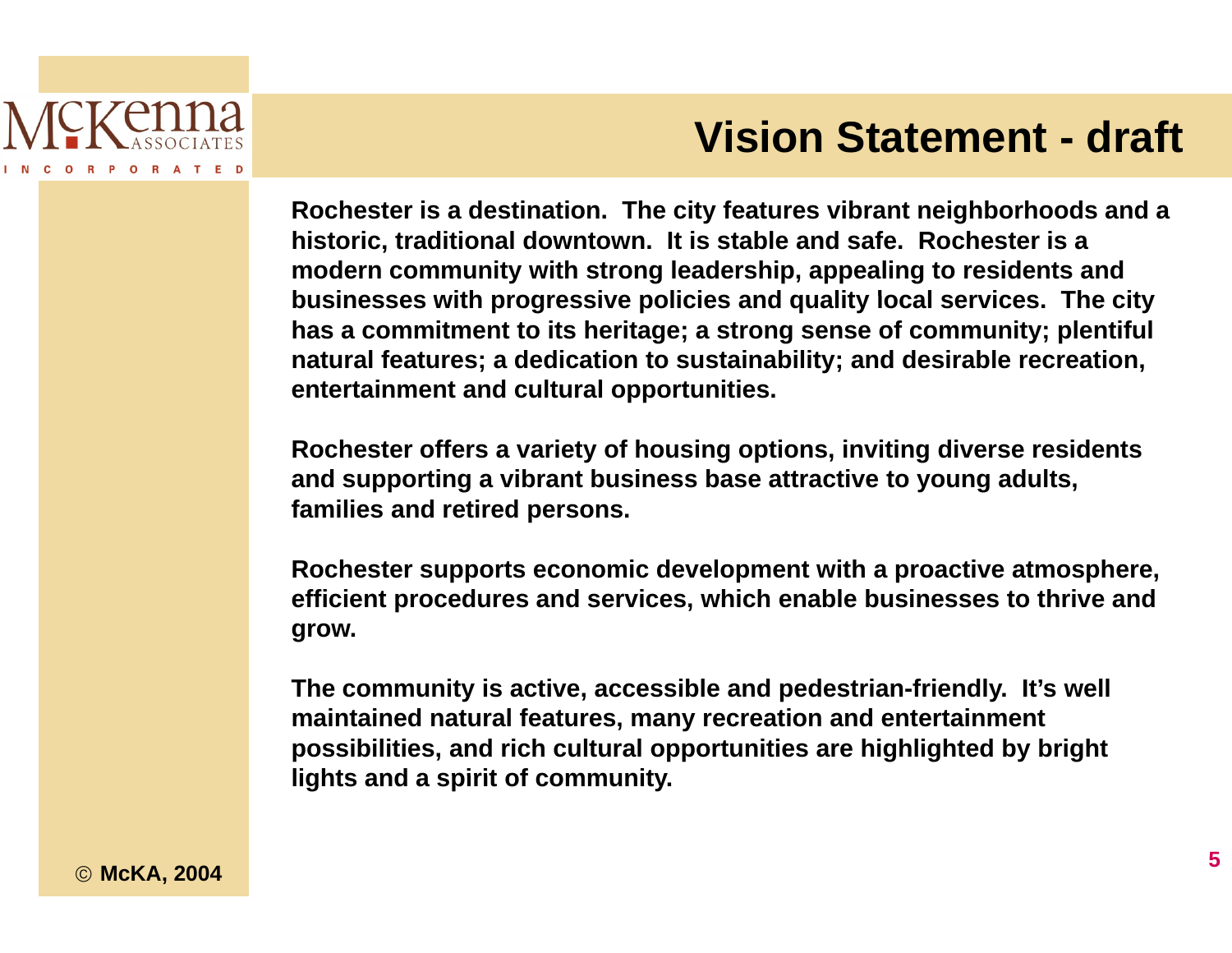## **Topics for Discussion/Review**

**∻Community Character** 

❖ Residential Improvements

\*Commercial properties (incentives, building heights)

\*Downtown (mixed uses, parking management strategies)

❖ Parks and Recreation

\* Natural Features (Clinton River Corridor, green technology)

❖ Infrastructure

❖ Roads and Traffic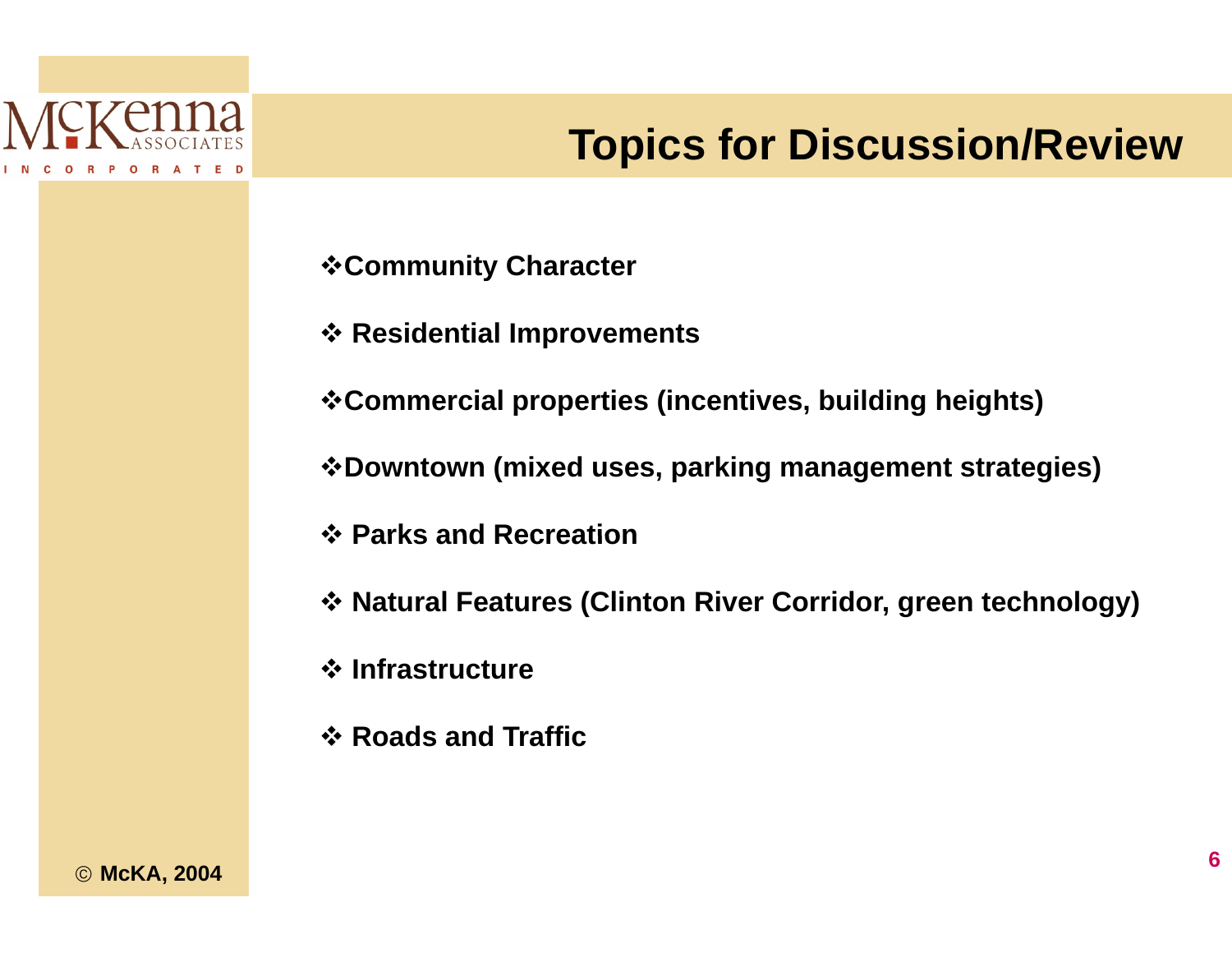

# COMMENTS/ QUESTIONS?



© McKA, 2004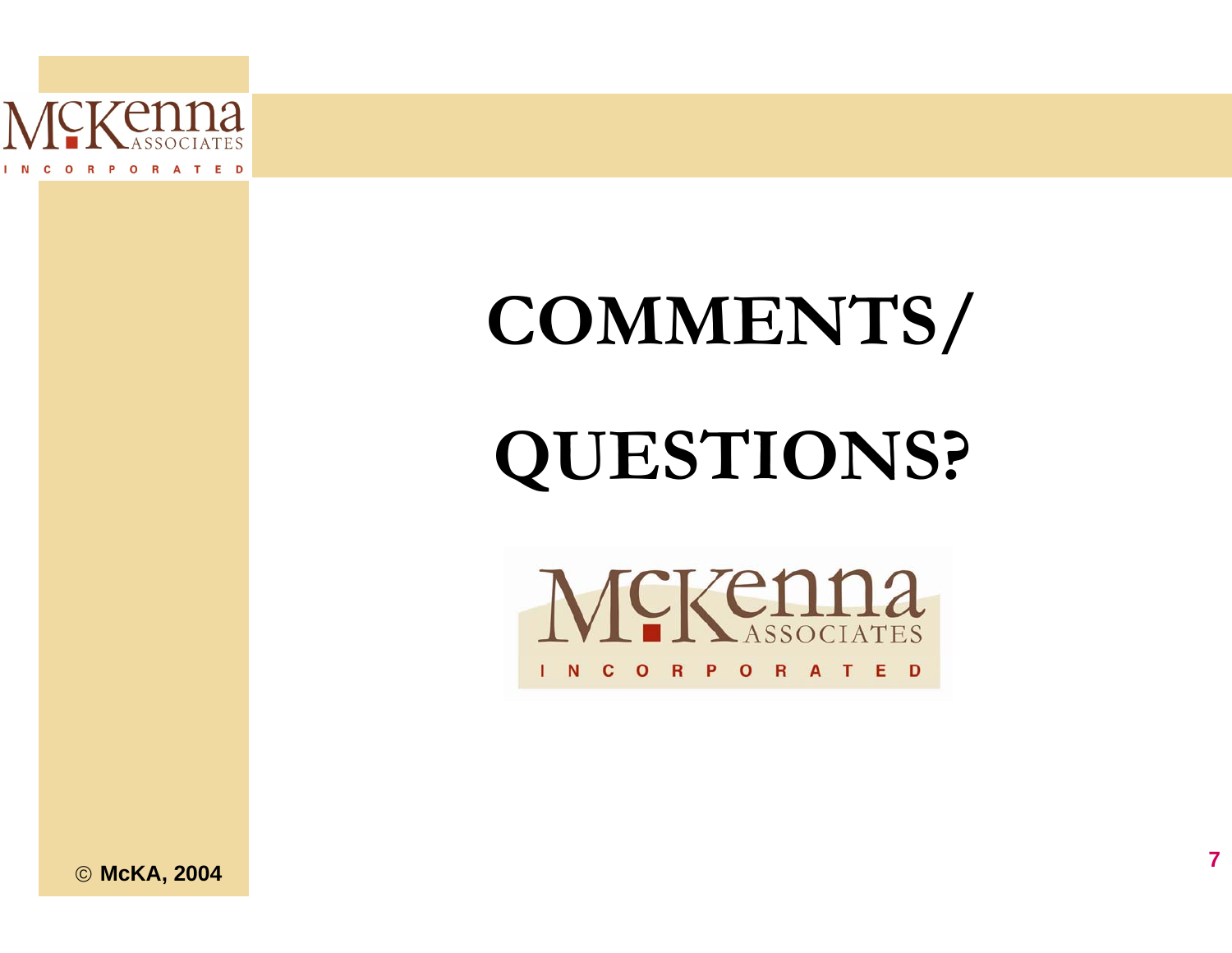### **The Project Scope**

The Scope of this project is to review and update the City's current master plan. During that process we will identify and address issues that may or may not have been addressed in the City's current Master Plan. The elements of the plan will include the following:

- 1. Project initiation
	- a. Discuss Master Plan elements
	- b. Identify strategic issues
	- c. Establish project scope and schedule
- 2. Review and update vision statement
- 3. Review and update City's long term development ideas and strategies
	- a. Community Character
	- b. Residential
	- c. Commercial
	- d. Downtown
	- e. Industrial
	- f. Parks and Recreation
	- g. Natural Features
	- h. Infrastructure
	- i. Roads and Traffic
	- j. Others (key issues)?
- 4. Review and update existing conditions
	- a. Physical conditions
		- Land use changes
		- Traffic counts
		- Community character threats/changes
	- b. Demographics
	- c. Economic trends
- 5. Update master plan
	- a. Overall framework plan
	- b. PICAs
	- c. Review and update neighborhood policies
	- d. Review and update downtown design policies
	- e. Develop parking management strategies
	- f. Financial feasibility assessment
- 6. Develop implementation strategy
	- a. Tasks
	- b. Schedule/priorities
	- c. Financing option (develop project tiers; determine priority of projects)
	- d. Progress review of implementation/Master Plan.

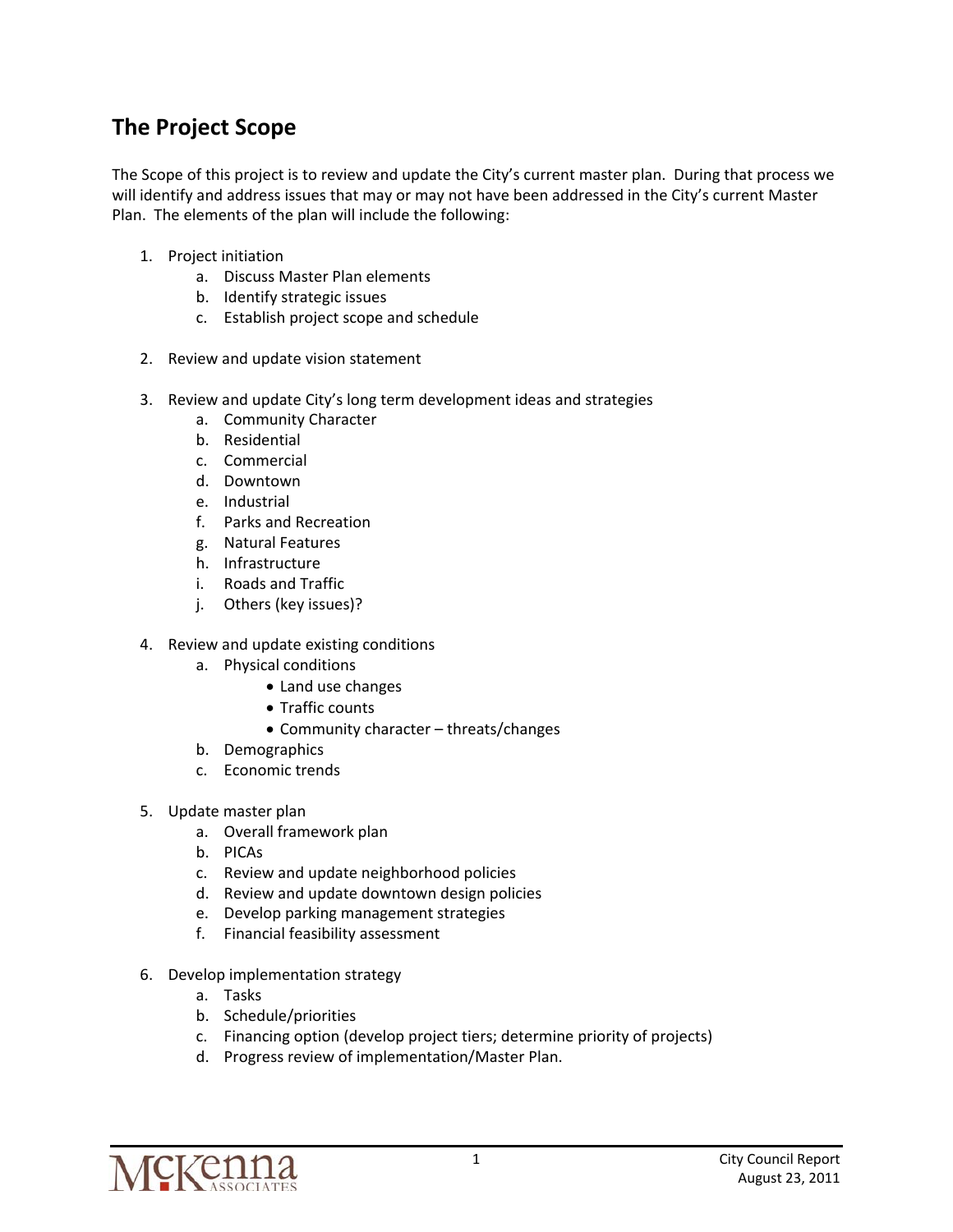#### **The Project Work Plan**



#### **Project Meeting Schedule:**

- **SC**
- **MP**
- **PC**
- **CC**
- **PI**Public Input
- Sub-Committee(s) Meets regularly to review and produce specific elements of the plan Master Plan Committee Meets monthly to review specific elements of the plan Planning Commission Reviews specific elements of the plan at regular monthly meetings City Council **Exercise 2** Provides input, direction, and leadership at key points in the process Provides input at key points in the process
	- ◊‐1 Public Visioning Session and key issue identification
	- ◊‐2 Focus group meetings:
		- Downtown
			- Residential
		- Parks and Recreation
		- Community Facilities/Infrastructure
		- Economic Development
	- ◊‐3 Community Workshop/Open House
	- ◊‐4 Public Hearing



2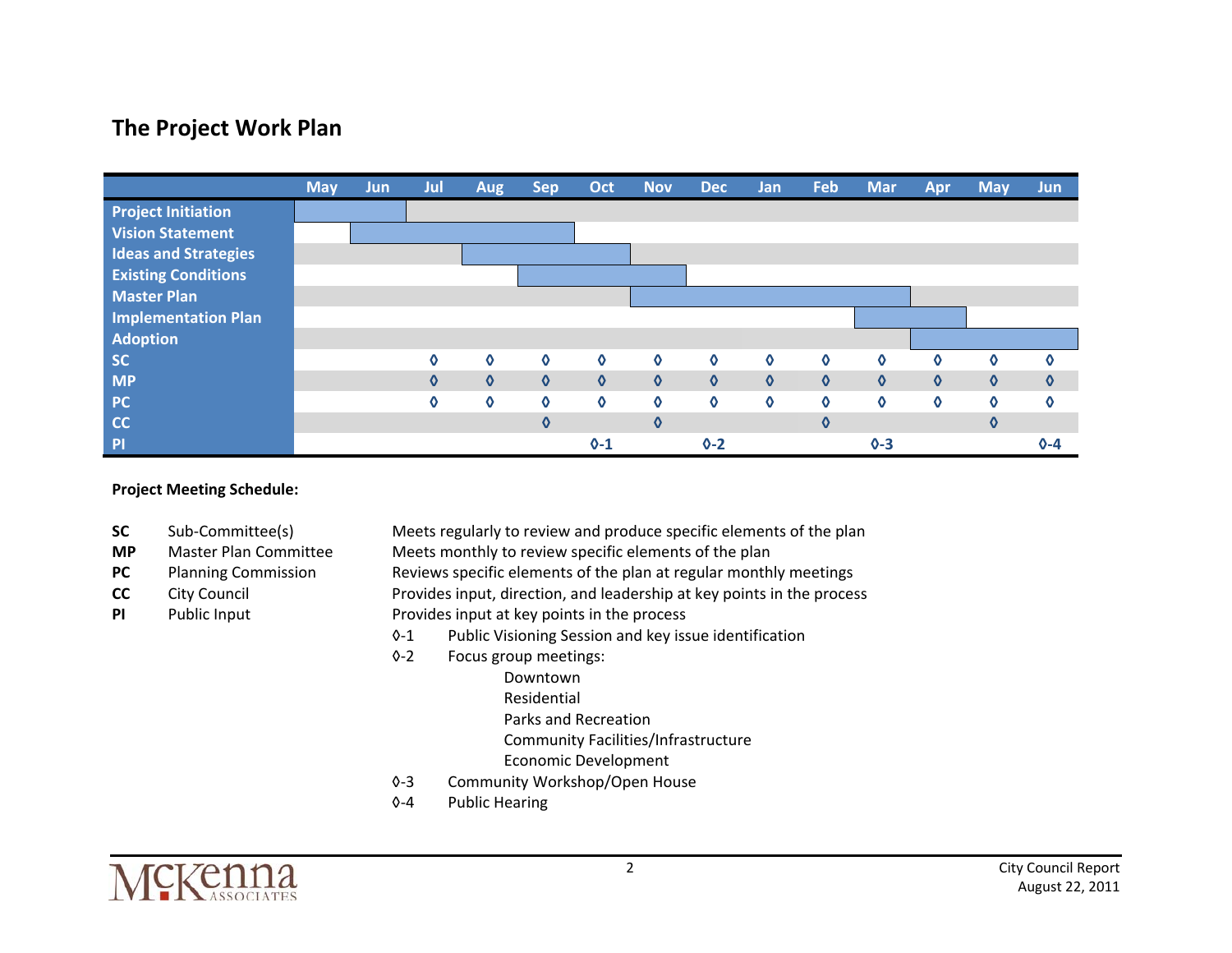#### **The Vision**

The following community Vision Statement has been drafted for review. It was developed using elements from the existing master plan and updated to include timely and important issues including sustainability and community leadership.

This draft Vision Statement represents the thoughts of the Master Plan Committee and the Planning Commission. We are currently seeking feedback from the City Council and will present the results to the citizens of Rochester for their review and comment.

#### **Vision Statement**

## **Draft**

Rochester is a destination. The city features vibrant neighborhoods and a historic, traditional downtown. It is stable and safe. Rochester is a modern community with strong leadership, appealing to residents and businesses with progressive policies and quality local services. The city has a commitment to its heritage; a strong sense of community; plentiful natural features; a dedication to sustainability; and desirable recreation, entertainment and cultural opportunities.

Rochester offers a variety of housing options, inviting diverse residents and supporting a vibrant business base attractive to young adults, families and retired persons.

Rochester supports economic development with a proactive atmosphere, efficient procedures and services, which enable businesses to thrive and grow.

The community is active, accessible and pedestrian-friendly. It's well maintained natural features, many recreation and entertainment possibilities, and rich cultural opportunities are highlighted by bright lights and a spirit of community.

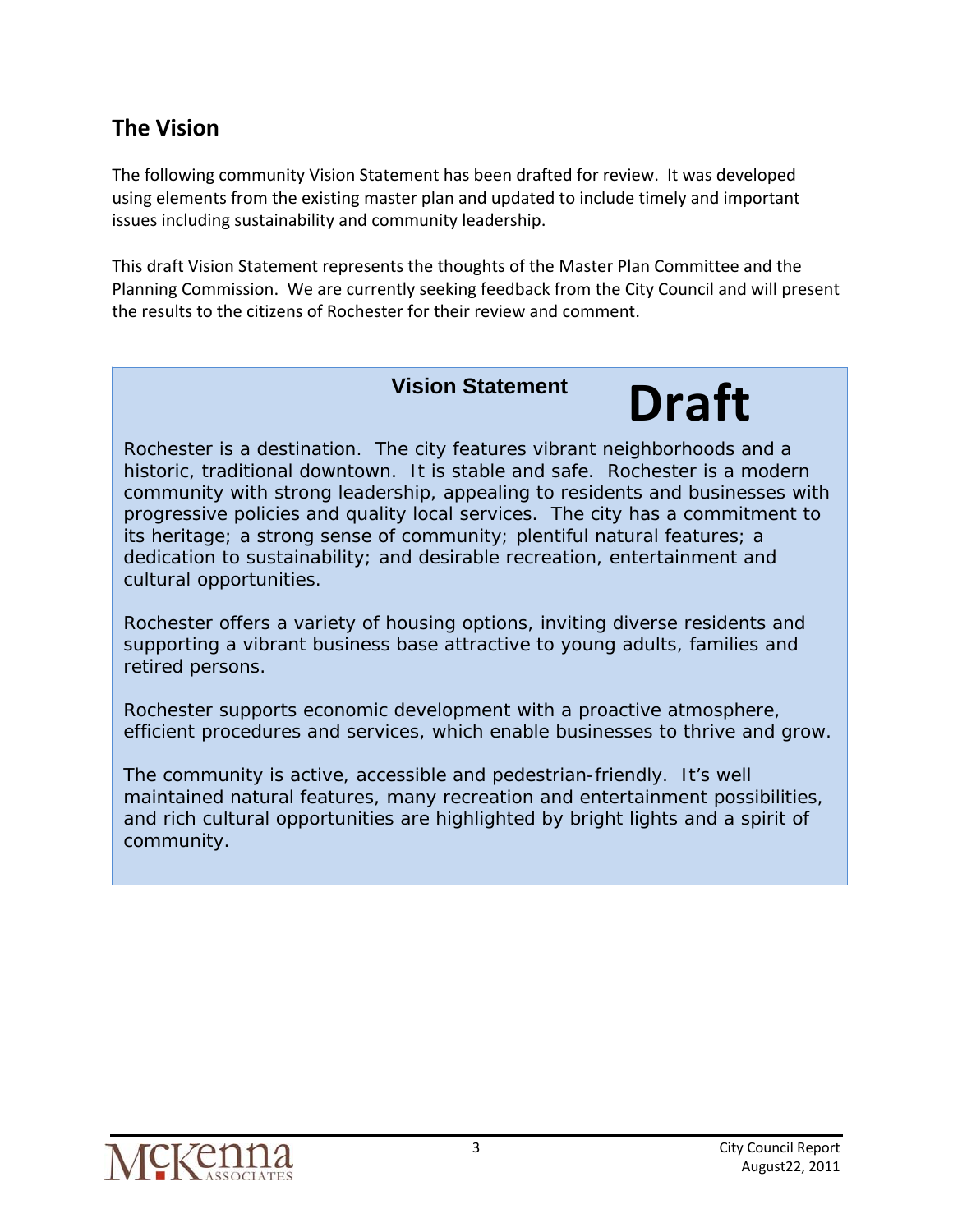#### **Topics for Review**

In the beginning of the master plan process, a survey was sent to representatives of the City Council, management employees of the Administration and every member of a Board and Commission in the City. The purpose of the survey was to identify topics for discussion in the City over the next several years. The results of the identification exercise of topics for discussion were presented to the Master Plan Committee and there was significant discussion regarding the following items. These topics will be incorporated into the Master Plan Update either in existing sections or new sections if necessary.

#### **COMMUNITY CHARACTER**

#### **Historic preservation and education**

One of the most significant assets of Rochester is its rich heritage. Every effort should be made to promote this asset and educate people about the City's heritage. Guidelines should continue to be made available for people interested in historic preservation. Redevelopment efforts should be focused around and sensitive to areas that poses significant historic assets. In addition, Rochester will identify, assess, designate and protect sites, buildings, structures and objects significant in the history, architecture, and culture of the City. Identify means and incentives to protect historically valuable resources, educate the public, and promote the City's historic resources.

#### **RESIDENTIAL**

#### **Development incentives for residential improvements**

Improving residential properties and investing in them increases the property values and the tax base. The City should consider incentives to offer homeowners and developers to upgrade the quality of residential building stock further including increased density, relaxed setback, and lot coverage requirements in exchange for higher quality building design, materials, and environmentally sensitive development.

#### **COMMERCIAL**

#### **Provide development incentives for quality projects**

The City should consider providing incentives for quality projects in the form of increase density, shared parking, and other‐cost sensitive approaches. Incentives should be available based on a clearly outlined system.

#### **Acceptable Building Heights**

A range of acceptable maximum building heights should be identified. The building heights should encourage the redevelopment of currently underutilized areas and not exert pressure on sensitive historic areas.

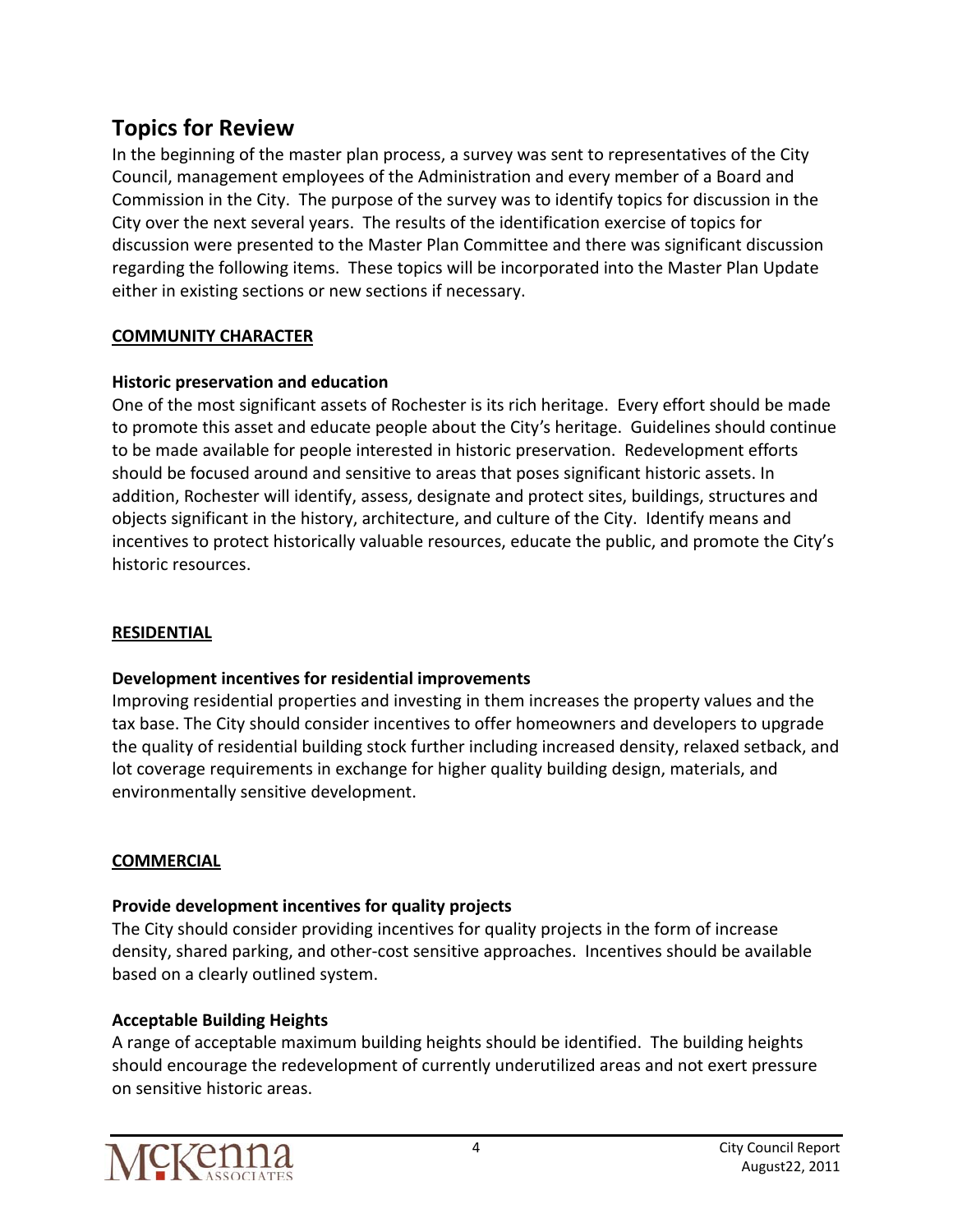#### **DOWNTOWN**

#### **Encourage mixed uses**

In order to attract provide the current and future residents and visitors of Rochester with a rich and rewarding quality of life, the City should create opportunities for the development of new uses. These new uses such as townhomes, entertainment, senior house, and others should be sensitively mixed within the existing fabric of the City. The mix could be horizontal in the form of a variety of housing types on the site of an outdated apartment complex, or the mix could be vertically in the form of a mid‐rise building along South Street or Water Street.

**Parking Management Strategies.** The City currently maintains a public parking system that requires significant public resources. The Master Plan Committee believes that the parking system should be revenue neutral to the City with the cost (both capital and operating) shared by private partners (property owners, developers, businesses) and users. The parking system should be expanded in a systematic way as demand and financing allows.

#### **PARKS AND RECREATION**

#### **Park master plan**

One of the assets that contribute significantly to the quality of life in Rochester is the park system. The parks and recreation amenities of the city will be addressed in the Park and Recreation Master Plan with an emphasis on improving existing facilities.

#### **NATURAL FEATURES**

#### **Development options for the Clinton River Corridor**

The Clinton River corridor is prime land abutting the Clinton River Trail which is a non‐ motorized trail system connecting multiple communities. Development along the trail needs to be designed to enhance and support the natural and wildlife corridor while making use of land which is located with excellent access to roads and other public facilities. A range of land uses and acceptable densities should be established.

#### **Incorporating green technology in future developments**

Incorporating environment friendly sustainable development materials and practices in construction and all projects is the goal for the future. The City should consider mandating some green building practices such as rain water harvesting, green paints and encourage developers and builders through incentives to use green materials such as solar panels, bamboo floors, roof gardens and more in their design.